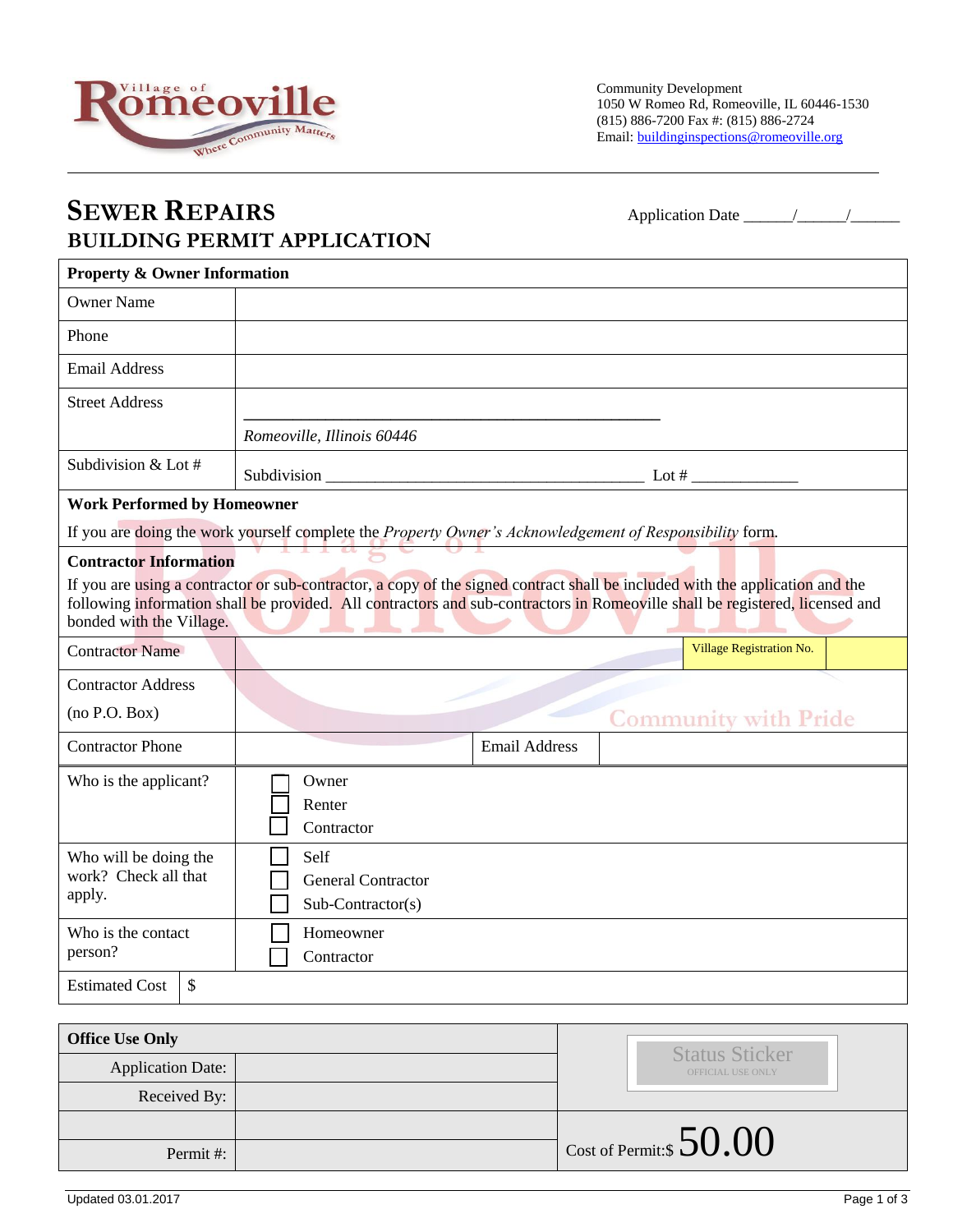## **CONSTRUCTION REQUIREMENTS:**

| Please read the requirements and place $a \checkmark$ in the column to the left to confirm that you understand.                                                                                                                                                                                                                                                | <b>Office</b><br><b>Use</b> |
|----------------------------------------------------------------------------------------------------------------------------------------------------------------------------------------------------------------------------------------------------------------------------------------------------------------------------------------------------------------|-----------------------------|
| <b>General Requirements</b>                                                                                                                                                                                                                                                                                                                                    |                             |
| All sewer line repairs shall be of either PVC schedule 40 or cast iron pipe. Cell core PVC is not allowed.                                                                                                                                                                                                                                                     |                             |
| <b>STUB CONNECTIONS:</b>                                                                                                                                                                                                                                                                                                                                       |                             |
| Connections to the stub from the main and from the building shall be made as follows:                                                                                                                                                                                                                                                                          |                             |
| <b>Cast Iron or Clay To PVC:</b>                                                                                                                                                                                                                                                                                                                               |                             |
| 1. Approved adapter fitting                                                                                                                                                                                                                                                                                                                                    |                             |
| 2. Mission coupling or no sheer coupling                                                                                                                                                                                                                                                                                                                       |                             |
| 3. PVC pipe coupling or fittings shall be appropriately cleaned and solvent glued.                                                                                                                                                                                                                                                                             |                             |
| <b>Cast Iron To Cast Iron:</b>                                                                                                                                                                                                                                                                                                                                 |                             |
| Neoprene rubber gaskets<br>1.                                                                                                                                                                                                                                                                                                                                  |                             |
| 2. Poured and leaded and caulked joint                                                                                                                                                                                                                                                                                                                         |                             |
| No sheer coupling<br>3.                                                                                                                                                                                                                                                                                                                                        |                             |
| Clean-outs are required. All clean-outs shall be located within three (3) feet of the structure and shall be<br>constructed of scheduled 40 PVC with a screw plug and cover which shall not protrude above grade more than<br>two (2) inches. Clean-outs shall be installed in such a way as it allows Roding to be easily accomplished in<br>both directions. |                             |
| All bedding shall be of gravel or sand.                                                                                                                                                                                                                                                                                                                        |                             |
| Backfilling shall be a two-step process.<br>The newly installed pipe shall be covered with sand or gravel to a depth of not less than six (6)<br>$STEP$ 1:<br>inches.<br>The excavated soils are to be placed in twelve (12) inch lifts and compacted.<br>STEP 2:                                                                                              |                             |
|                                                                                                                                                                                                                                                                                                                                                                |                             |

| <b>Permit &amp; Inspection Requirements</b>                                                                                  |                                                                                                                                                                                                                                    |  |
|------------------------------------------------------------------------------------------------------------------------------|------------------------------------------------------------------------------------------------------------------------------------------------------------------------------------------------------------------------------------|--|
| Please read the requirements and place $a \checkmark$ in the box to the left to confirm that you understand. it ty with Pric |                                                                                                                                                                                                                                    |  |
|                                                                                                                              | The Building Permit shall be posted in the building's window where it can be seen from the street.                                                                                                                                 |  |
|                                                                                                                              | All contractors need proper licensing and bonding. Contractors shall be registered with the Village of<br>Romeoville.                                                                                                              |  |
|                                                                                                                              | All excavation through sidewalks and streets shall require a \$500.00 cash bond in the form of a check made<br>out to the Village of Romeoville. This check will be returned upon satisfactory inspection of the completed<br>job. |  |
|                                                                                                                              | Each phase of construction shall be inspected and approved by the Village of Romeoville prior to proceeding<br>to the next stage of construction.                                                                                  |  |
|                                                                                                                              | • An excavation inspection.                                                                                                                                                                                                        |  |
|                                                                                                                              | • An inspection before backfilling.                                                                                                                                                                                                |  |
|                                                                                                                              | • All inspections shall be scheduled in advance by calling (815)886-7200 or by emailing<br>building inspections @ romeoville.org. Your permit number shall be provided when inspections are<br>scheduled.                          |  |
|                                                                                                                              | • Failure to call for required inspections may result in a "STOP WORK ORDER".                                                                                                                                                      |  |
|                                                                                                                              | • Should you fail an inspection, a re-inspection fee shall be paid before continuing work and before<br>scheduling another inspection. INVOICED AFTER 5 DAYS.                                                                      |  |
|                                                                                                                              | • A FINAL INSPECTION SHALL BE PERFORMED WHEN IT'S COMPLETE. Once the inspection<br>passes, a Certificate of Completion will be issued.                                                                                             |  |